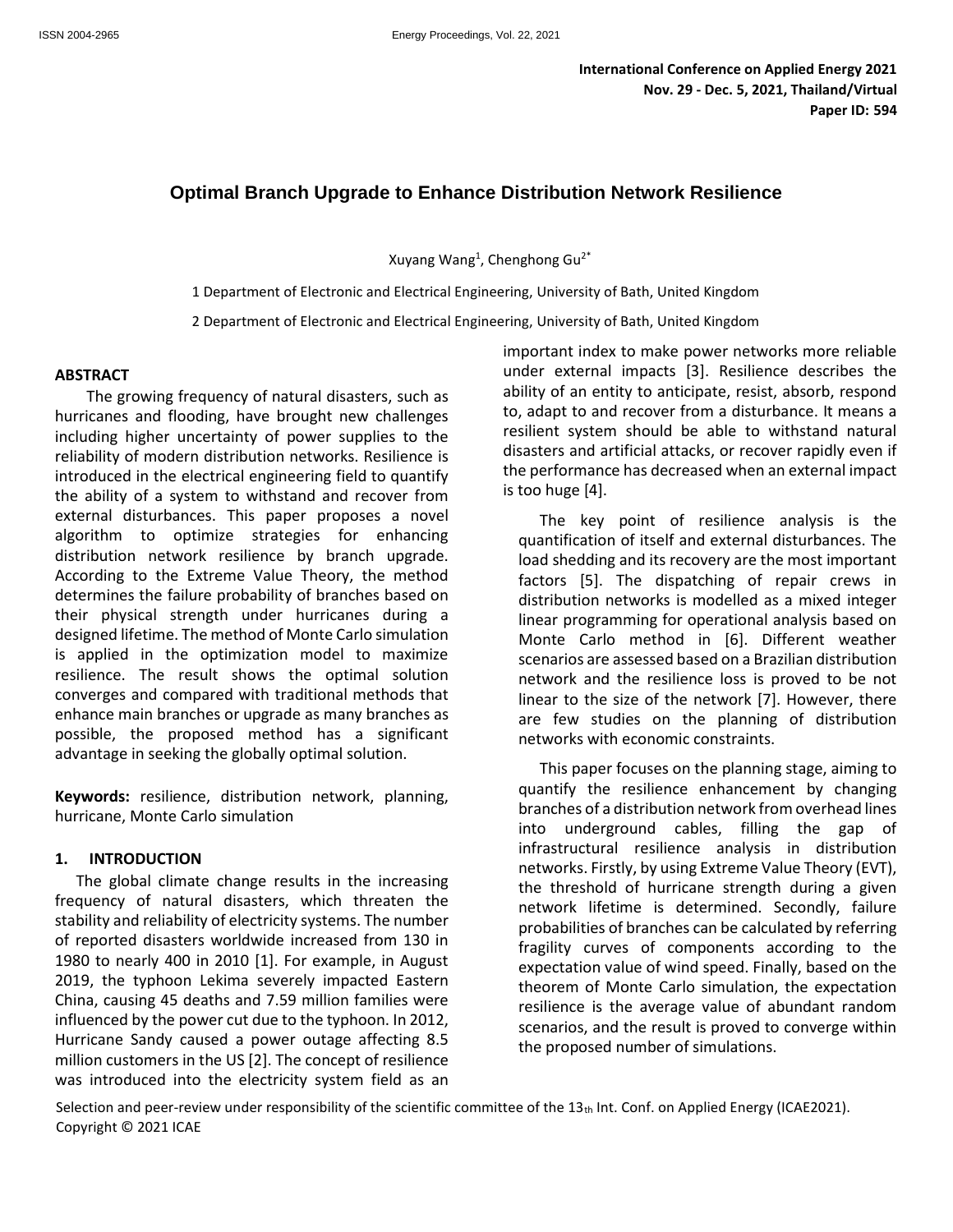$M_n$  is

### **2. METHODOLOGY**

# *2.1. Extreme Value Theory*

The EVT is an effective method for assessing the distribution of extreme values in a system. In most cases, natural disasters are associated with abnormal values of some types of data in climate records. Thus, the EVT method is suitable for setting threshold for preventing natural disasters like hurricanes in distribution network planning.

Assuming a given sample set  $\{X_n\}$  follows a cumulative distribution function  $F$ , which can be expressed as

$$
Pr(x \le z) = F(z). \tag{1}
$$

Letting  $M_n = max(X_1,..., X_n)$ , the distribution of

$$
Pr(M_n \le z) = (F(z)).
$$
\n(2)

None of  $X_n$  exceeds  $Z$  [8]. However, (2) is not suitable for analyzing a sample with a massive number of data. According to the Central Limit Theorem, the EVT proves that if appropriate arrays of  $a_n$  and  $b_n$  exist, the distribution of extreme values can be transferred into another form as the Generalized Extreme Value (GEV) with an expression as

$$
\lim_{n \to \infty} \Pr\left(\frac{M_n - b_n}{a_n} \le z\right) = \exp\left\{-\left[1 + \xi \left(\frac{z - \mu}{\sigma}\right)\right]^{-\frac{1}{\xi}}\right\}(3)
$$

where  $\xi$ ,  $\mu$  and  $\sigma$  are shape parameter, location parameter and scale parameter respectively.

The return level  $z_p$  and period  $T$  implicate that an event with a level exceeding  $z_p$  appears for every period of  $T$ . According to EVT, the return level

$$
z_p = \begin{cases} \mu - \frac{\sigma}{\xi} [1 - y_p^{-\xi}], \xi \neq 0\\ \mu - \sigma \log y_p, \xi = 0 \end{cases}
$$
 (4)

where

$$
y_p = -\log(1-p). \tag{5}
$$

It means it is possible to set proper thresholds according to the specific requirements if a GEV model of extreme values has been built [9]. Thus, based on historical data of local wind speed, the return level and period can be calculated by the method.

# *2.2. Failure Probability*

Historical records indicate that the correlation between the failure probability of an overhead line and wind speed is a sigmoid function, expressed as

$$
P_{wind} = \frac{\exp{\{\sigma(\omega - \mu)\}}}{\exp{\{\sigma(\omega - \mu)\} + 1}} \tag{6}
$$

where  $\omega$  is the wind speed in m/s,  $\mu$  and  $\sigma$  are shape parameters and can be determined by the physical characteristics of transmission lines [10].

# *2.3. Optimization Model*

The objective of this model is to conclude an optimal strategy to change overhead lines into underground cables to enhance the resilience of a distribution network under hurricanes. The optimization model is shown as follows

$$
\min(-\mathfrak{R} = -\sum_{i=0}^{n_b} \int_{t_0}^{t_e} \frac{P_{L,i} - P_{L,i,t}}{P_{L,i}} dt) \tag{7}
$$

$$
S. t. \t\t \t\t \underline{V_i} \le V_i \le \overline{V_i} \t\t (8)
$$

$$
0 \le P_i \le \overline{P_i} \tag{9}
$$

$$
\underline{\varphi_i} \le \varphi_i \le \overline{\varphi_i} \tag{10}
$$

$$
0 \le P_{i,j} \le \overline{P_{i,j}} \tag{11}
$$

$$
0 \le P_{G,i} \le \overline{P_{G,i}} \tag{12}
$$

$$
0 \le Q_{G,i} \le \overline{Q_{G,i}} \tag{13}
$$

$$
V_{G,i} \le V_{G,i} \le \overline{V_{G,i}} \tag{14}
$$

$$
S_G = S_{loss} + S_{bus}
$$
 (15)

$$
S_{bus} = [V]Y^*V^* \tag{16}
$$

$$
0 \le C \le C_{inv} \tag{17}
$$

$$
C = x^T c \tag{18}
$$

$$
Pr{Y_{ij} = 0} = \frac{\exp{\{\sigma_i(\omega - \mu_i)\}}}{\exp{\{\sigma_i(\omega - \mu_i)\} + 1}}
$$
(19)

where (7) is the objective function of the model, whose meaning is to maximize the resilience of the system according to the Resilience Trapezoid model. Equations (8)-(14) are constraints of electricity system operation, indicating the basic physical structure- nodal admittance matrix  $Y$ ; and values of voltage V, active power P, reactive power Q and phase angle  $\varphi$  of all components should locate within their limits. Equations (15) and (16) mean that the input apparent power is equal to the summation of total load and power loss. Equations (17) and (18) are the constraints of investment, where  $x$  is a binary-variable vector whose length is equal to the number of branches in the network and  $\boldsymbol{c}$  is the vector of upgrading cost of branches in the distribution network. The total cost must be less than the investment budget C. Equation (19) contains chance-constrained terms. Thus proper The Monte Carlo method is a feasible way to transfer stochastic constraints into linear forms [11].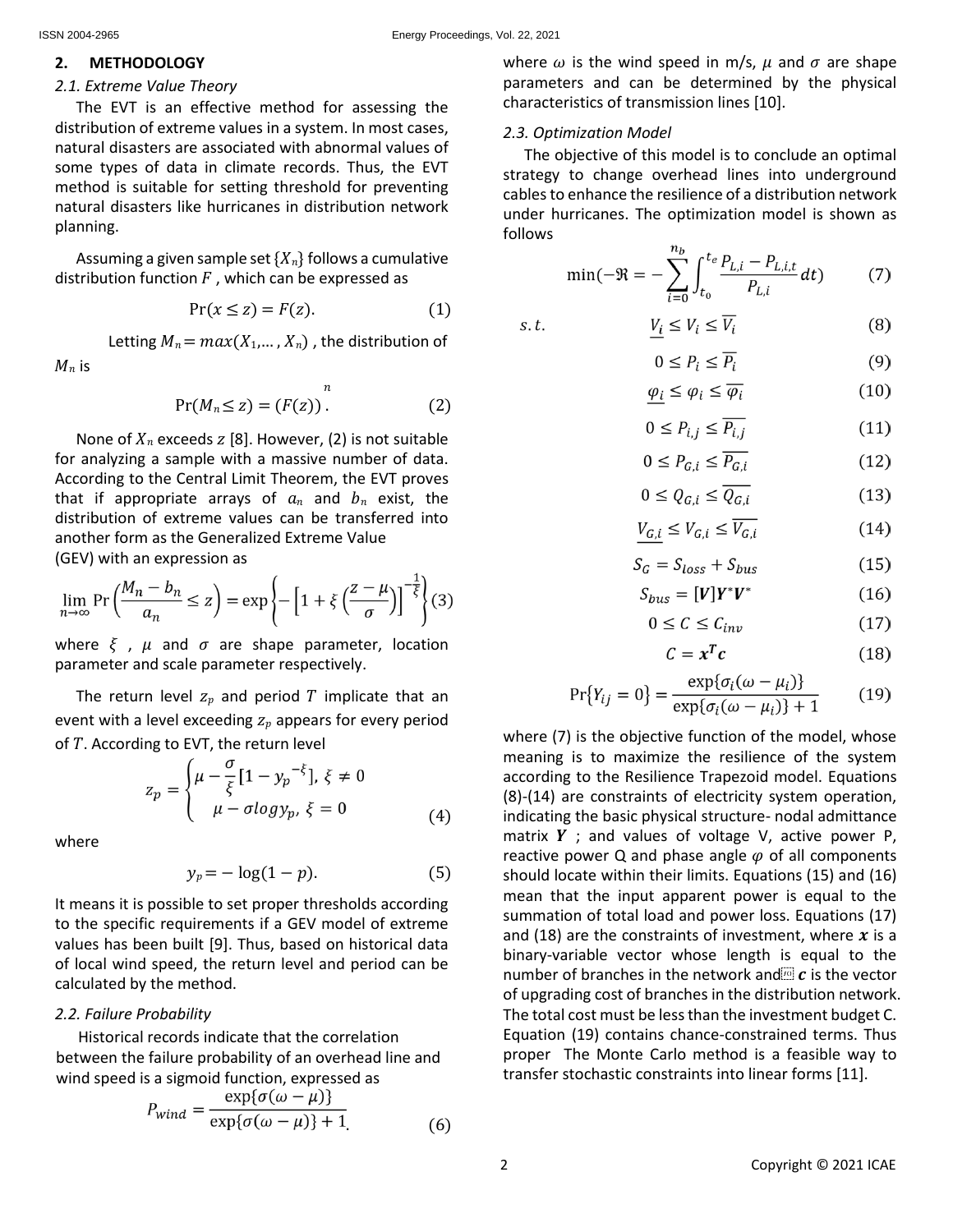### *2.4. Proposed Algorithm*

The flow chart of methodology for making the strategy is shown as Fig. 1, whose function is outputting the total active loads of the system after a hurricane when the structure of the electricity system and local historical wind speed data are input. Then the quantified resilience can be calculated according to (7).



Fig. 1.Flow chart of the proposed algorithm.

The first step is to build the mathematical model for the study. These parameters and their connection relationship build the model of the network together. Meanwhile, the expected wind speed with its return period can be calculated according to historical data based on the EVT. Since the scale of distribution network is usually small compared to transmission systems, the maximum wind speed can be modelled the same for every branch within the network [12]. Then the failure probability of each branch can be calculated according to the infrastructure physical strength and the chosen wind speed by (19). Finally, assuming the Monte Carlo simulation has N loops, the expectation system resilience

$$
\mathfrak{R} = \frac{\sum_{i}^{N} \mathfrak{R}_n}{N} \tag{21}
$$

### **3. CASE STUDY**

Since hurricanes can harm overhead lines while nearly have no effect on underground cables, it is a feasible way to enhance the resilience of a distribution network by upgrading branches from transmission lines to cables. However, the cost of the project is high so optimized strategies should be conducted to maximize investment efficiency. In this section, a modified IEEE 33bus distribution network shown in Fig. 2 is used as a case study to test the effectiveness of the proposed methodology. There are 33 buses and 32 branches in

the network, where the bus 1 is linked to the grid as the only power supplier of the system.



Fig. 2. The modified IEEE 33-bus system.

The duration of responsiveness and recovering are assumed to be 1 hour and 3 hours respectively l for each branch. In this case, a lower load shedding means a higher value of resilience, thus the total satisfied load of the network is an important indicator for determining the resilience. It is assumed that the cost of changing overhead lines into underground cables is \$142,560 per mile and the total investment budget is \$1,500,000.

### **4. RESULTS**

These results are obtained by executing the algorithm for the case study.



Fig. 3. The histogram of numbers of upgraded branches

Constrained by the investment budget, there are 179 strategies for upgrading branches, where the number of upgraded branches varies from 1 to 4. Figure 6 shows the number of strategies that upgrade different numbers of branches. There are only 7 feasible strategies for upgrading one line because costs of these lines are too high to be upgraded with any other branches, including strategy 157.

Fig. 3 lists average total active power values under cases where different numbers of branches are upgraded. The tendency implies the resilience enhancement is higher when fewer branches are changed into underground cables. Because upgrading fewer branches means the enhanced branches themselves have higher priorities, performances of this case are commonly better, implying the traditional